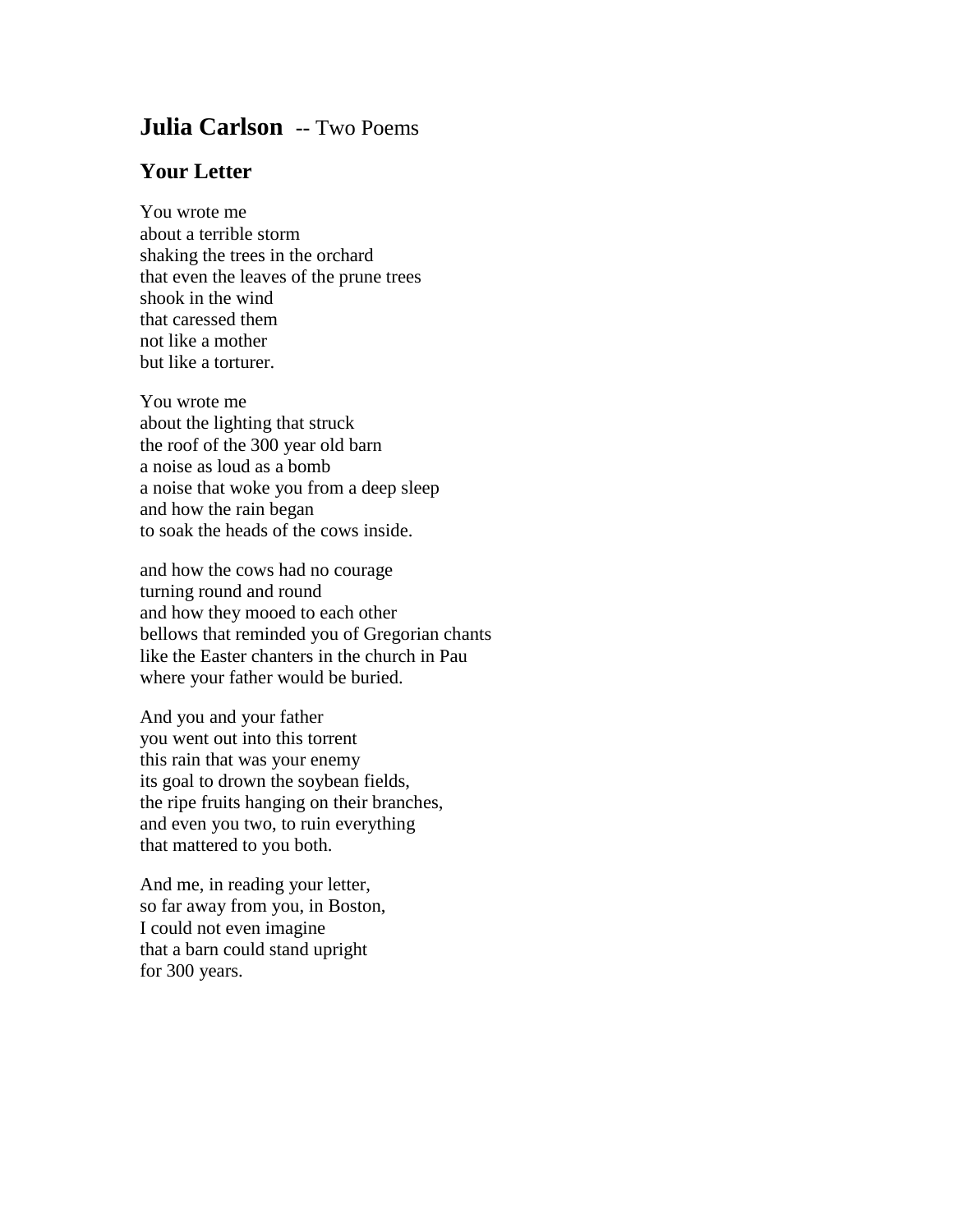## **Moon, Waning (for my daughter)**

What did I know? Nothing, according to Juliette, this French peasant woman always dressed in a black dress and apron. You Americans, you're all lazy, you don't know how to work, you don't know any useful work, you dress badly, you can't speak French you're always butchering something.

My pregnant stomach, full swollen moon, ready to burst - I was pregnant too, you know! said Juliette, shaking her fist at me. I worked in the fields all day, tended the garden, washed, cooked, cleaned. Someone had to!

Her garden was blooming, peonies, dahlias thick and fragrant, bees swimming in them, the lawn cut, a thick green fur, a pile of wood stacked off to one side, a log and an axe nearby.

Juliette picked up the axe, handed it to me. Take this! With both hands! Placed an iron wedge in the center of the log. See that? Take a good swing! Cut it in half! What are you waiting for? Stop worrying! Your baby won't even notice!

Axe held high over my shoulders, I swung hard watched as the log split in half, realizing that soon, I too would be cleaved, as this full moon I'd lived with all these months, would suddenly wane to make room for the new moon my ever sweet daughter, You.

**Julia Carlson** attended Boston University (BA, Philosophy, & Masters, Social Work), and the University of Toulouse-le-Mirail, France, earning a Diploma in Linguistics. First Fiction Editor, Wilderness House Literary Review, and Editor, Bagel Bards Anthology V. Her work has been published in many small presses, including *Ibbetson Street, Muddy River Poetry Review, Nixes Mate Review, Poetry Super Highway, Wilderness House Literary Review, Sunday Poet, & Writing in a Woman's Voice* among others. She was awarded the Davis Kidd Poetry Award in 2001, and the PoetryKit Spring